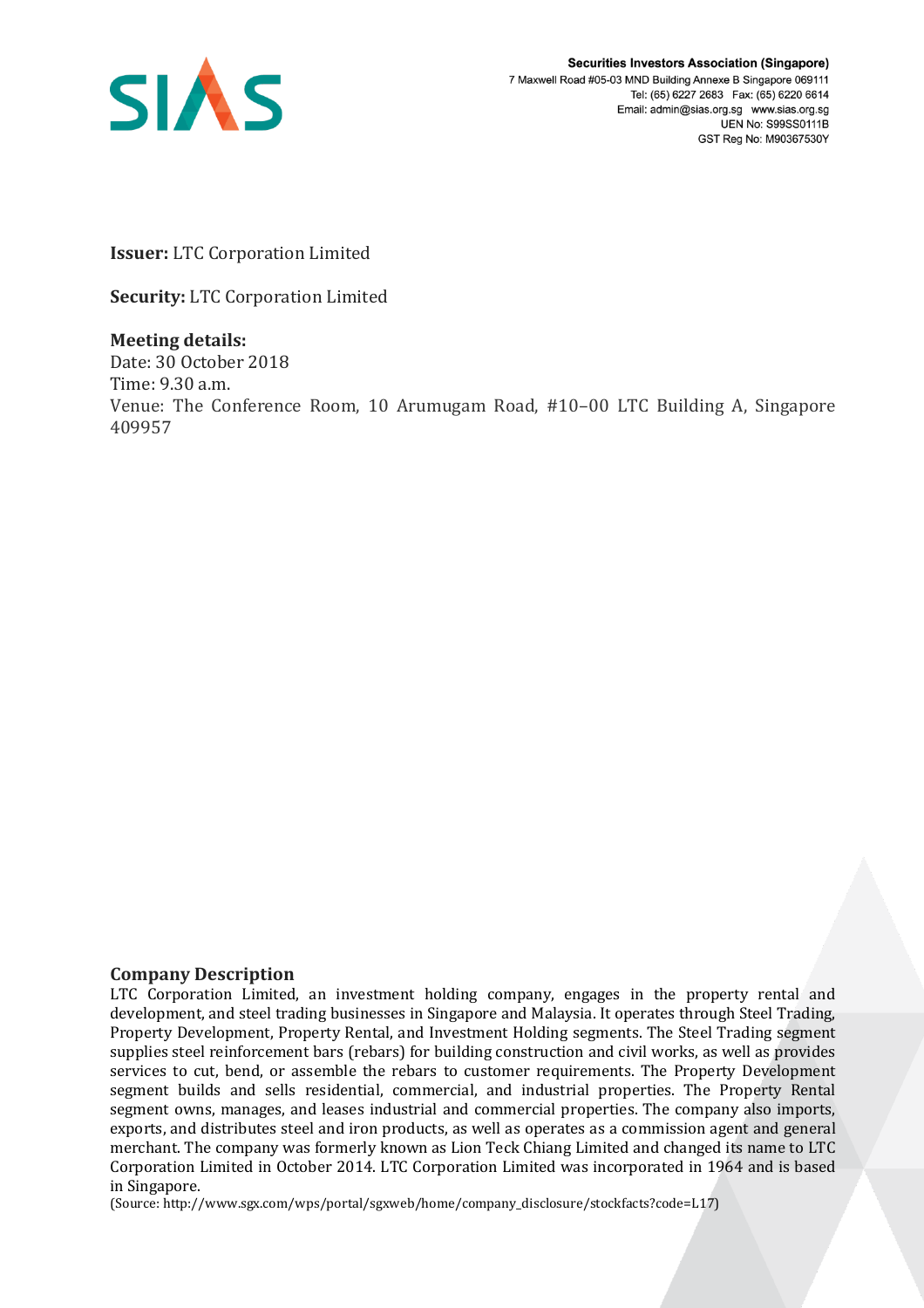

1. Would the board/management provide shareholders with better clarity on the following operational and financial matters? Specifically:

**(i) Steel trading:** From Note 39 (page 84 – Segment information), the steel trading segment reported revenue of \$121 million and a segment profit of \$6.1 million. The 5-year trend of the steel trading segment is shown in the table below.

|                  | 2014<br>\$'000 | 2015<br>\$'000 | 2016<br>\$'000 | 2017<br>\$'000 | 2018<br>\$'000 |
|------------------|----------------|----------------|----------------|----------------|----------------|
| Segment revenue  | 146,019        | 136,223        | 92,898         | 107,475        | 120,976        |
| Operating profit | 11,440         | 2,378          | (2,537)        | 6,117          | 6,097          |

(Source: Company annual reports)

**Can management help shareholders understand the key factors that determine the profitability of the segment?** For instance, revenue increased by 13% in 2018 but the operating profit remained steady at about \$6.1 million. Compared to 2015, the operating profit margin in 2017 and 2018 is substantially higher even though revenue is higher in 2015. **Also, please state management's priorities for FY2019.**

- **(ii) Development property (Singapore):** In the Chairman's Statement, it was mentioned that the group "will continue to look out for opportunities to acquire development property" (page 2). **Can management tell shareholders if it had been actively looking for development land bank/opportunities in the past year? Did the group participate in any government tenders or were in advance stages of negotiating any en-bloc/collective sales? What is the group's niche as a property developer?**
- **(iii) Retail operations:** With the first phase of the renovation of its flagship store completed, the company reported "positive sales growth" in the retail operations. Revenue of the joint venture company increased by 0.5% to \$61.17 million. **Can management disclose the store's performance in constant currency basis?** Once the amortisation of goodwill is factored in, USP contributed \$6,000 to the group's bottom line in 2018 (2017: a loss of \$(849,000) as share of results of joint venture companies after adjustment (page 65)). **Has the segment met management's expectations? Can management also confirm that the joint venture company will be funding the second and the third stores with internally generated resources?**

2. As noted in the Corporate Governance Report, the independent directors, namely Mr Ong Teong Wan, Mr Chay Yee and Dato' Mazlan Bin Dato' Seri Harun, have served on the board for more than nine years.

Mr Ong, Mr Chay and Dato' Mazlan were first appointed to the board on 28 July 1998, 24 February 1997 and 31 January 1986 respectively. As at the date of the Annual General Meeting, Mr Ong, Mr Chay and Dato' Mazlan have served on the board for more than 20 years 3 months, 21 years 6 months and 32 years 8 months respectively.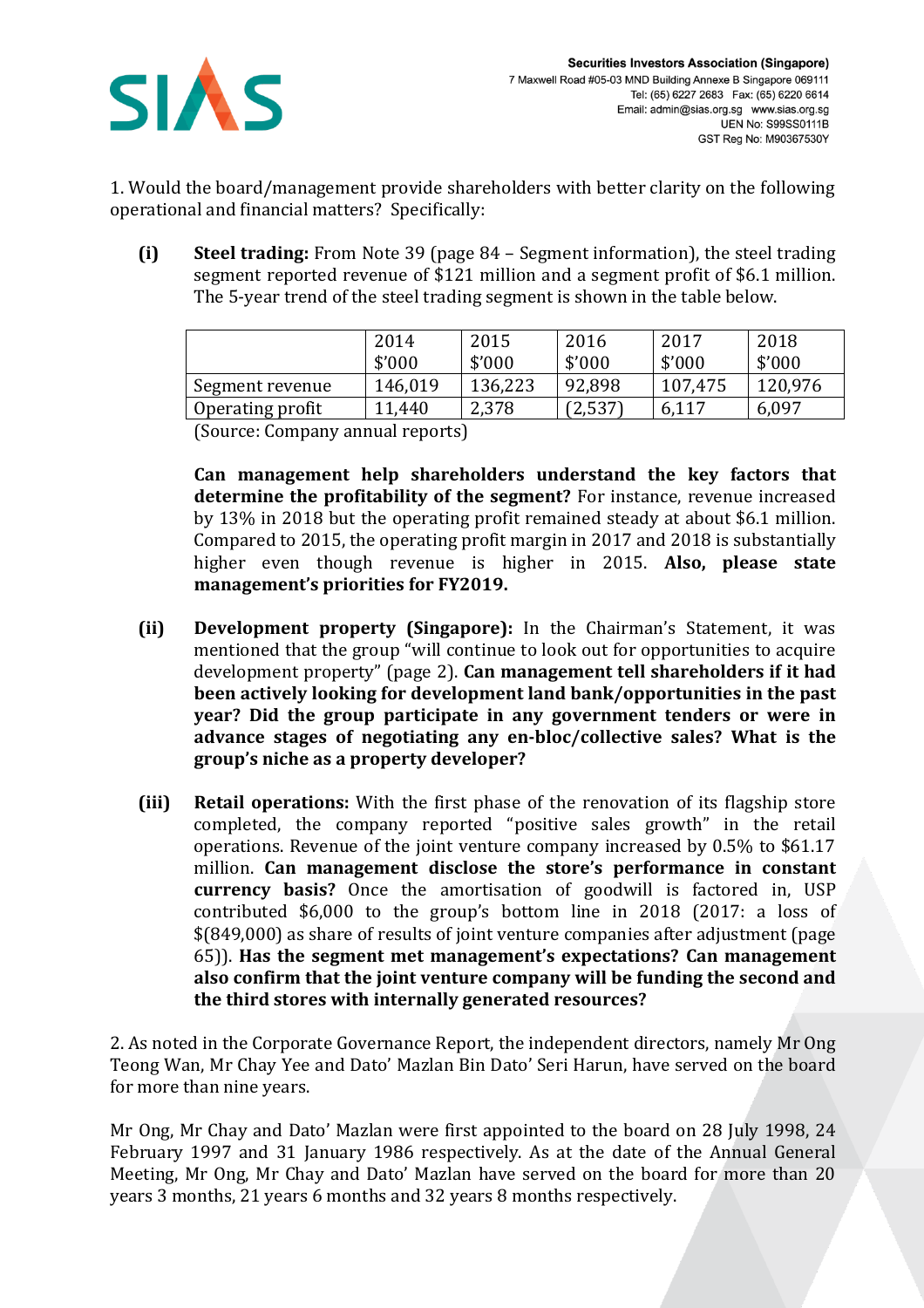

- **(i) Can the board help shareholders understand how the (particularly) "rigorous review" was carried out to assess the independence of the long tenured directors?**
- **(ii) Can the board confirm that no director was involved in the review of his own independence?**

The board has stated that continuity and stability of the board is important and it is not currently in the interests of the company and shareholders to require directors who have served for nine years or longer to retire.

- **(iii) Can the board, especially the nominating committee (NC), explain in greater detail if it had considered a staggered approach to ensure stability and board renewal?**
- **(iv) What deliberations did the NC and the board have on the issue of "the need for progressive refreshing of the board"?**
- **(v) Has the NC also reviewed the group's succession plans for the executive directors (including the executive chairman) and key management personnel (including the chief executive officer/managing director)?**

3. On 10 September 2018, the company announced that the directors who are considered independent for the purposes of the exit offer have appointed Xander Capital Pte Ltd as the independent financial adviser (IFA) to advise them for the purposes of the exit offer. This follows the proposed voluntary delisting of the company by Mountbatten Resources Pte. Ltd. from the official list of the Singapore Exchange Securities Trading Limited ("SGX-ST") pursuant to Rule 1307 and Rule 1309 of the listing manual of the SGX-ST.

- **(i) Can the directors help shareholders understand how Xander Capital was selected as the IFA? What were the criteria used to select the IFA?**
- **(ii) What will be the directors' role in determining the scope of the IFA's work?**
- **(iii) Will the directors and/or the IFA be reviewing the structure of the offer, including the use of Mountbatten Resources Pte. Ltd. as the offeror by Mountbatten Enterprises Pte. Ltd. (a controlling shareholder and a consortium member)?**
- **(iv) For good governance, would the directors who are considered independent for the purpose of the exit offer consider requesting the controlling shareholders to abstain from the voting at the delisting EGM?**

A copy of the questions for the Annual Report for the financial year ended 30 June 2017 and 30 June 2016 could be found here:

https://sias.org.sg/qa-on-annual-reports/?company=LTC%20Corporation%20Ltd